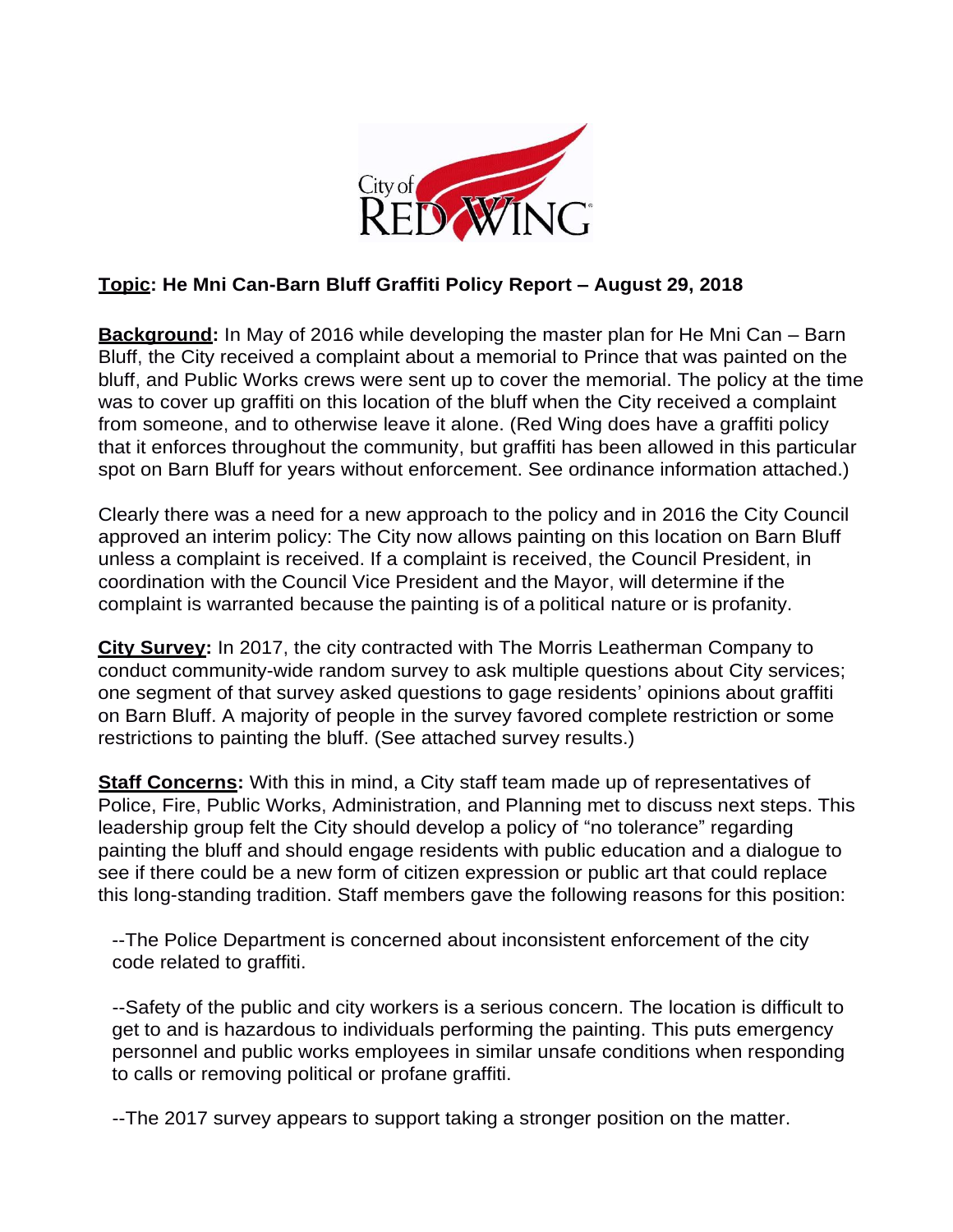--The bluff is considered sacred by the Dakota community and this policy change would be a positive response.

--Keeping the bluff as natural as possible is more in keeping with the Vision and Guiding Principles established by the Barn Bluff Master Plan that involved resident engagement and was approved by the City Council.

--This is an opportunity for the community to begin a new tradition and look for other ways for self-expression.

--The best management practice related to graffiti is to remove the graffiti immediately so that it is clear the ordinance is being enforced with quick action. The hope is that after a period of time, people will change their habits. The general policy would be to remove or cover over any painting on the bluff within 24 to 48 hours (weather permitting).

## **Freedom of Speech:**

The City Attorney has looked into the First Amendment issues related to enforcement of the City's graffiti ordinance and the current policy concerning addressing complaints about graffiti at Barn Bluff.

To summarize, the degree to which freedom of speech may be regulated by the City depends on the "forum" in which it is offered. There are essentially three levels of public forum that cities may establish: Open Forum; Limited Public Forum; or Closed Forum.

*Limited Forum:* In this option, the city determines what content level is acceptable. Traditionally with this type of forum, governments ban political or religious messages, but such limitations must be content neutral. Determining what a political message is and what it isn't becomes an issue and leaves a lot open to interpretation. Council leadership would need to be prepared to continually make these decisions. Also, the City would need to be more proactive in covering up such messages and not wait for a complaint.

*Open Forum:* In this option, the city would allow any type of message other than obscene speech. The City of Belle Plaine, MN had a controversy last year when it created a "free speech zone" in one of its parks to allow a religious veterans' memorial. This was challenged by a satanic organization that sought to have a memorial established in the same park. Belle Plaine decided to remove the Christian memorial and close the forum entirely.

*Closed Forum:* This option does not allow any graffiti at all, and the graffiti policy would start being enforced. Council could activate this option by passing a resolution determining Barn Bluff to be a closed forum and enforcing the graffiti ordinance that already stands for the rest of public and private property. The City attorney also recommends that if the City decides on this option, some slight revisions should be made to the graffiti ordinance to clarify that graffiti applies to "natural edifices" (which more clearly specifies areas like bluffs).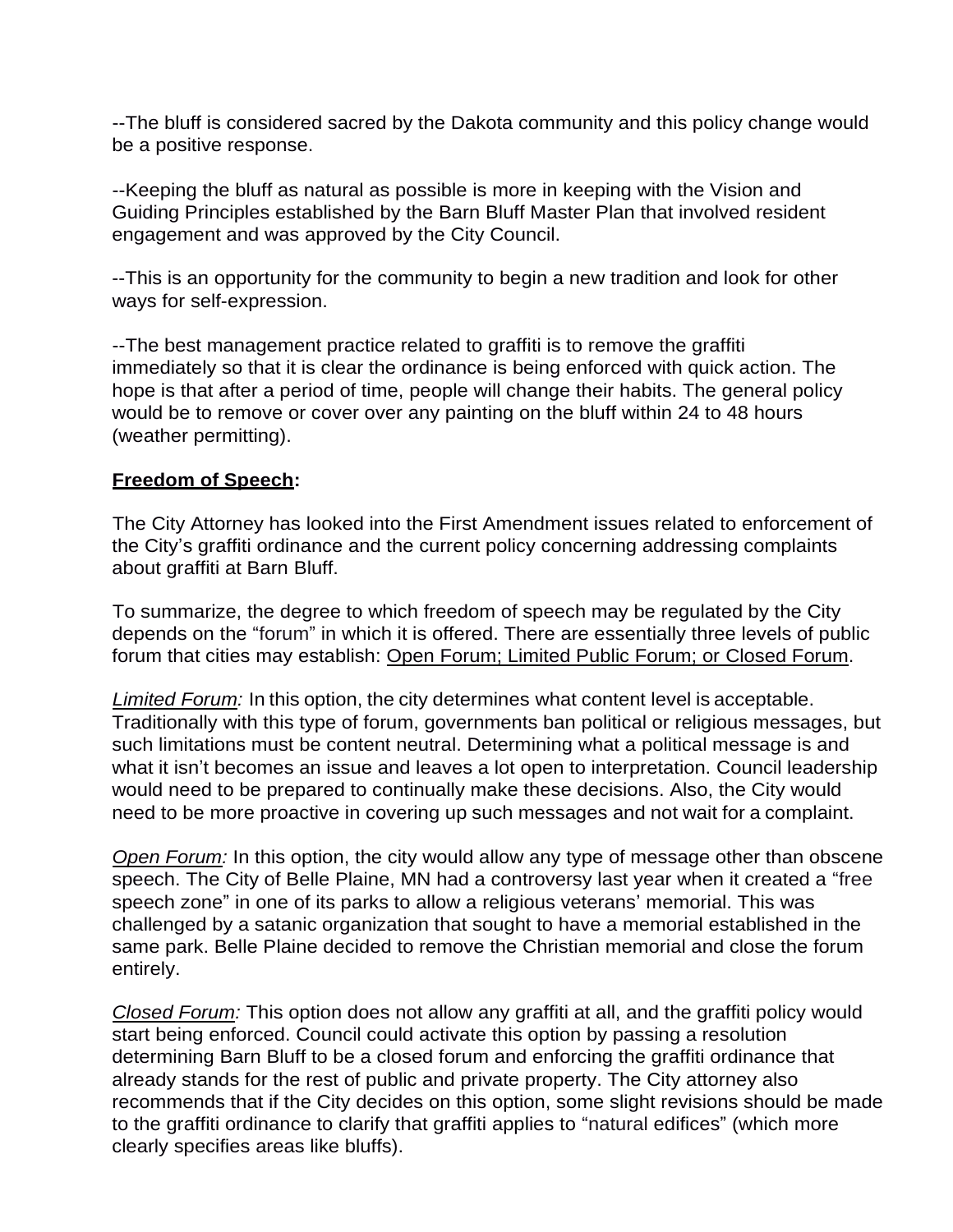The current policy does not fit well with any of these categories because the current policy is reactive to complaints, not proactive in its decision-making. It is also difficult to determine whether messages are political because there is such a broad range of political messages.

The current policy does not refer to religious messages and it is plausible that various religious messages could be painted on the bluff and not be considered a political message.

## **Discussions with Prairie Island Indian Community Representatives:**

Prairie Island Indian Community has designated Barn Bluff as one of its top priorities in 2018 and feels strongly the bluff should be free of graffiti. PIIC and city staff have been in communication via Tribal Historic Preservation Officer Noah White and Compliance Officer Franky Jackson on behalf of the Tribal Council, and Community Engagement Specialist Michelle Leise on behalf of staff. All parties look forward to more discussions and collaborations in the short- and long-term future.

Earlier this year, PIIC was prepared to nominate Barn Bluff as one of the 11 Most Endangered Historic Places by the Natural Trust for Historic Preservation. As stated on the Natural Trust's web site, "Since 1988, the National Trust has used its list of America 's 11 Most Endangered Historic Places to raise awareness about the threats facing some of the nation's greatest treasures. The list, which has identified more than 270 sites to date, has been so successful in galvanizing preservation efforts that only a handful of sites have been lost." The 2018 deadline for nominating sites was April 13<sup>th</sup>.

At this time, PIIC has decided not to nominate Barn Bluff and instead work with the City to educate the community on the significance of the bluff, provide for culturally appropriate signage on the bluff, and work toward a future where the bluff is a natural, peaceful place for all residents.

In highlighting Barn Bluff as a priority, the Tribe is allocating some of its funds to develop educational materials that will be used for public outreach to define why Barn Bluff is significant to the Dakota people. The first materials will be shared on the City's Barn Bluff web site page. Additional materials will be created to educate elementary and high-school students, as well as the rest of the community.

Attached to this report are excerpts received from Prairie Island Tribal representatives. One is a cultural landscape analysis from the work "Lodges of Space and Time: The Stone Cairnes of Red Wing" by Michael Paul Bergervoet. The second is from a document entitled "A Monument Mosaic: Merging Indian Tradition and Scientific Method" by the same author. These give some sense of the cultural history of the bluff.

## **City Council Workshop**

At the annual City Council Workshop in January 2018, Council members had a number of questions. Staff has been collecting the answers to these questions and they are listed below.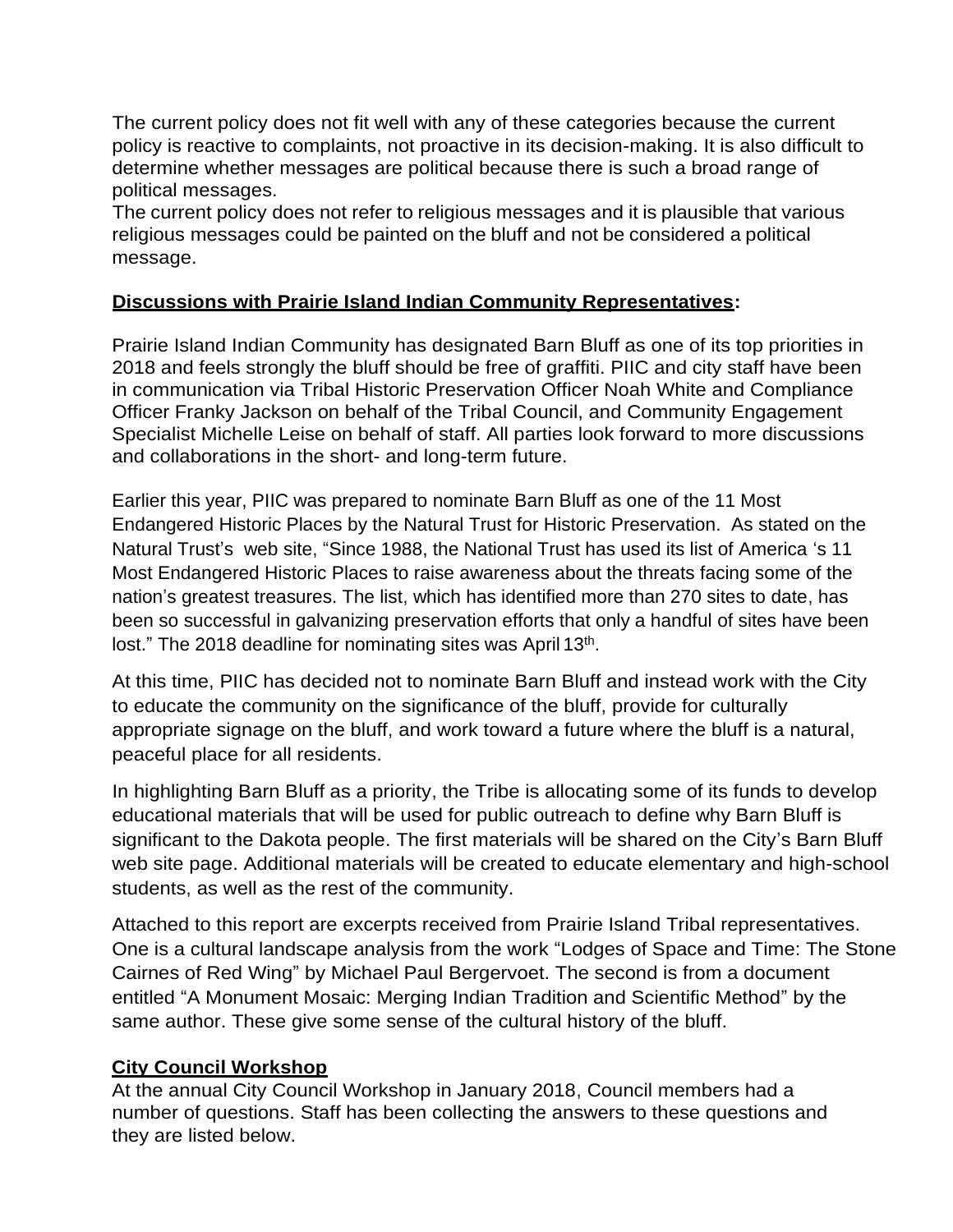Barn Bluff – Could the question be put on a ballot for the public to vote? Council discussed possibly asking the voters to decide whether to enforce anti-graffiti laws on Barn

Bluff. However, according to the City Attorney, Red Wing as a charter city is only permitted to act according to authority granted to it by statute or by its charter. There is no authority found in either, so the City cannot ask an advisory question in an election. Also, as a general rule, cities are not allowed to conduct advisory elections to deal with political questions. City Councils are generally prohibited from re-delegating their authority, unless the power to delegate it has been specifically granted by the legislature.

### Public Service Calls/Emergency/Rescue Calls and Helicopter Rescues.

Fire Department: A question was raised about who pays for a helicopter rescue. Any costs are paid for by the victim. There have been 17 calls for rescue to Barn Bluff made by the department since 2006. It is difficult to determine if any of these calls are related to the graffiti location on the bluff.

Police Department: There were 186 calls for service from the police department over the past ten years related to Barn Bluff. Calls for service include calls on the bluff, in addition to those at the entrance to Barn Bluff, parking lot area, and frontage road (between the railroad tracks and the bluff, near the kiln). It is difficult to determine if any of these calls for service relate to the graffiti location on the bluff.

Public Works: There are two calls for service dealing with graffiti at Barn Bluff from the Public Works Department; however neither were related to the highly visible site on the southwest side of the bluff. Public Works has sent employees to the site of the painting of Barn Bluff over the years but does not have any written record of those calls for service.

The Fire, Police, and Public Works departments do not generally record the exact location for these calls and so there are no written records for calls for service related to the painting on the bluff. It is fair to say that there have been very few calls for service related directly to the bluff painting location.

## **Other Issues from the January 2018 Workshop:**

National Register of Historic Places. In 1990, Barn Bluff was placed on the National Register of Historic Places, which is the nation's official list of properties deemed worthy of preservation.

The Register recognizes properties that have local, state, or national significance. According to the Minnesota Historical Society, "a listing on the National Register constitutes an official recognition that certain properties are significant places in Minnesota and are worthy of preservation. Preservation may be encouraged through certain federal and state tax benefits and state and federal grant funds. An environmental review process also protects properties that may be affected by state projects or federally funded or licensed projects." Poor management or preservation of a National Register property can lead to delisting of the property.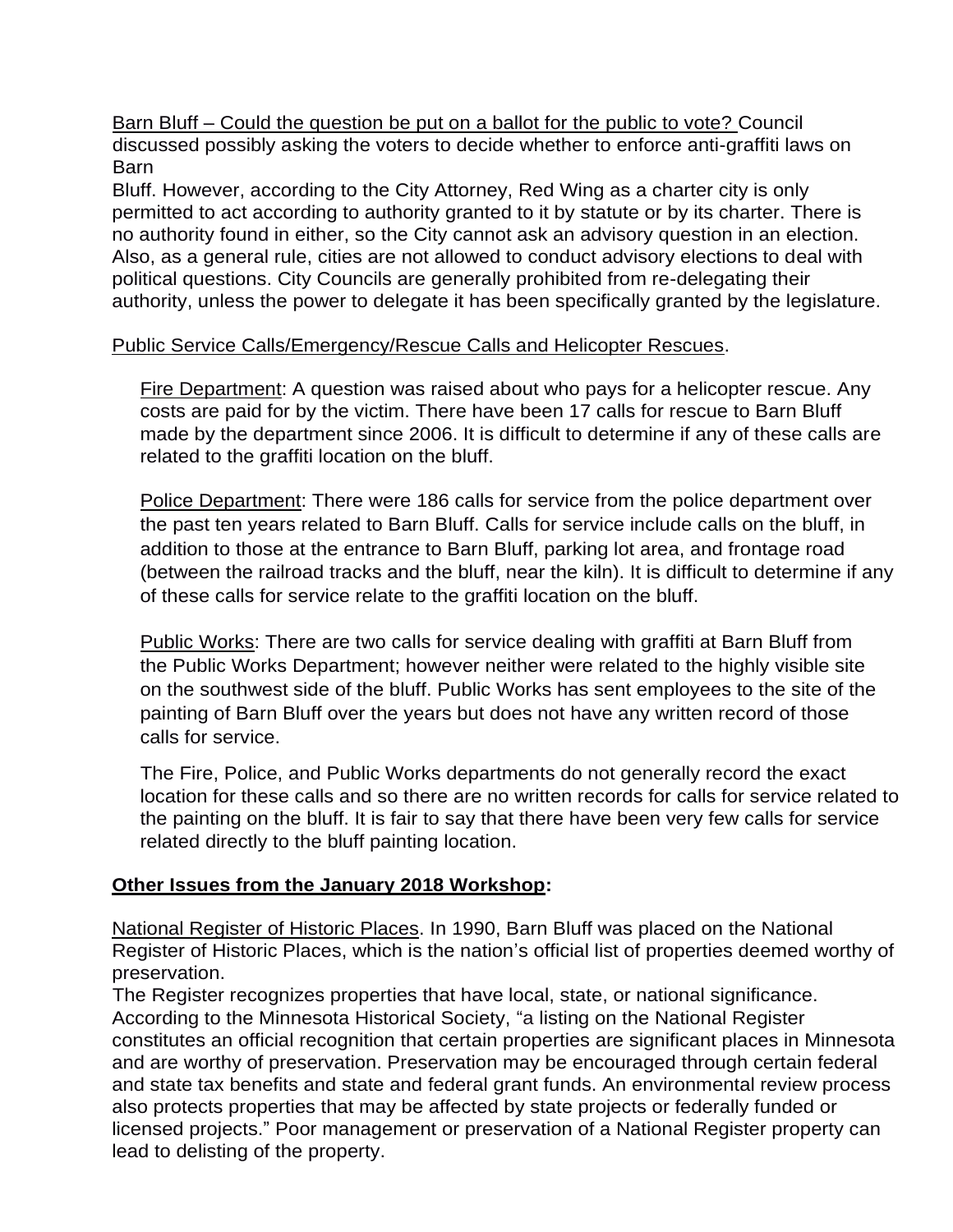- Conservation Restrictions. A question was asked about whether there were any other restrictions on the use of Barn Bluff (such as conservation easement). Barn Bluff is not included in any conservation district and does not have a conservation easement similar to the Upper Harbor Conservation Easement. However, when Barn Bluff was deeded to the City of Red Wing in 1911 it was done so with a deed restriction that it shall be used as "for park purposes at all reasonable times." There was also specific language in the deed restriction that states"… at no time shall there be removed from said premises any stone, gravel or earth except such as necessary for the protection of the public, or for the construction of suitable approaches to said premises and that *the property shall in no manner whatsoever be defaced* or any buildings or signs constructed thereon, except such building or signs as are suitable and appropriate for the use of said premises for Park purposes".
- How Would Public Works Enforce a No-Graffiti Policy? If the City decides to close the public forum, revise the graffiti ordinance and enforce a no-painting policy on this area of Barn Bluff, how would Public Works address the problem? Once the Public Works department would be notified, staff would be directed to paint over the graffiti with a bluff-colored paint. This would be completed within the timeframe of the graffiti ordinance which currently says the owner is notified of the graffiti within 24 hours by the Police Department; then the owner (in this case City Public Works) would have 48 hours to initiate covering up the graffiti; within 120 hours after notification, the graffiti should be covered over completely. Public Works would make an effort to cover it up as soon as feasible and as weather conditions allow.

Safety improvements would be made at the site to make it safer for public works crews. Staff believes it would be difficult to find a contractor to complete this work. It is estimated that each time staff would cover up graffiti in this spot, it would take two crew members, a vehicle and equipment, and supplies. It would take 8 staff hours and an estimated \$500 per time. A question as come up about whether a camera could be placed at the site and staff is looking into that further. There is concern that placing a camera is possible but it would very likely be vandalized. Staff has also looked at making improvements at the site to make it more secure or safe and is concerned that it would take enormous rock removal and construction that may very likely make the site less dangerous and also would not be sensitive to the natural character of the bluff. The Public Works staff in general is in favor of a policy that is as specific as possible with clear direction so it is not left open for interpretation.

• Police Enforcement. The Police Chief was asked about the current enforcement practice and what the county attorney's office views are on the matter. Chief Pohlman says that at present, the policy department does not arrest anyone caught in the act of painting the "message board" on Barn Bluff. What they have done in the past is identify the individuals, document the scene and create a detailed police report for record. In 2017, they started routinely documenting when the bluff is painted – at a minimum what was painted on the bluff and as near as possible a timeframe of when it occurred. If someone is caught doing something similar in one of the other parks or another part of Barn Bluff they would arrest and enforce the graffiti ordinance, or applicable code/statute.

Chief Pohlman says the county attorney is reluctant to prosecute for something the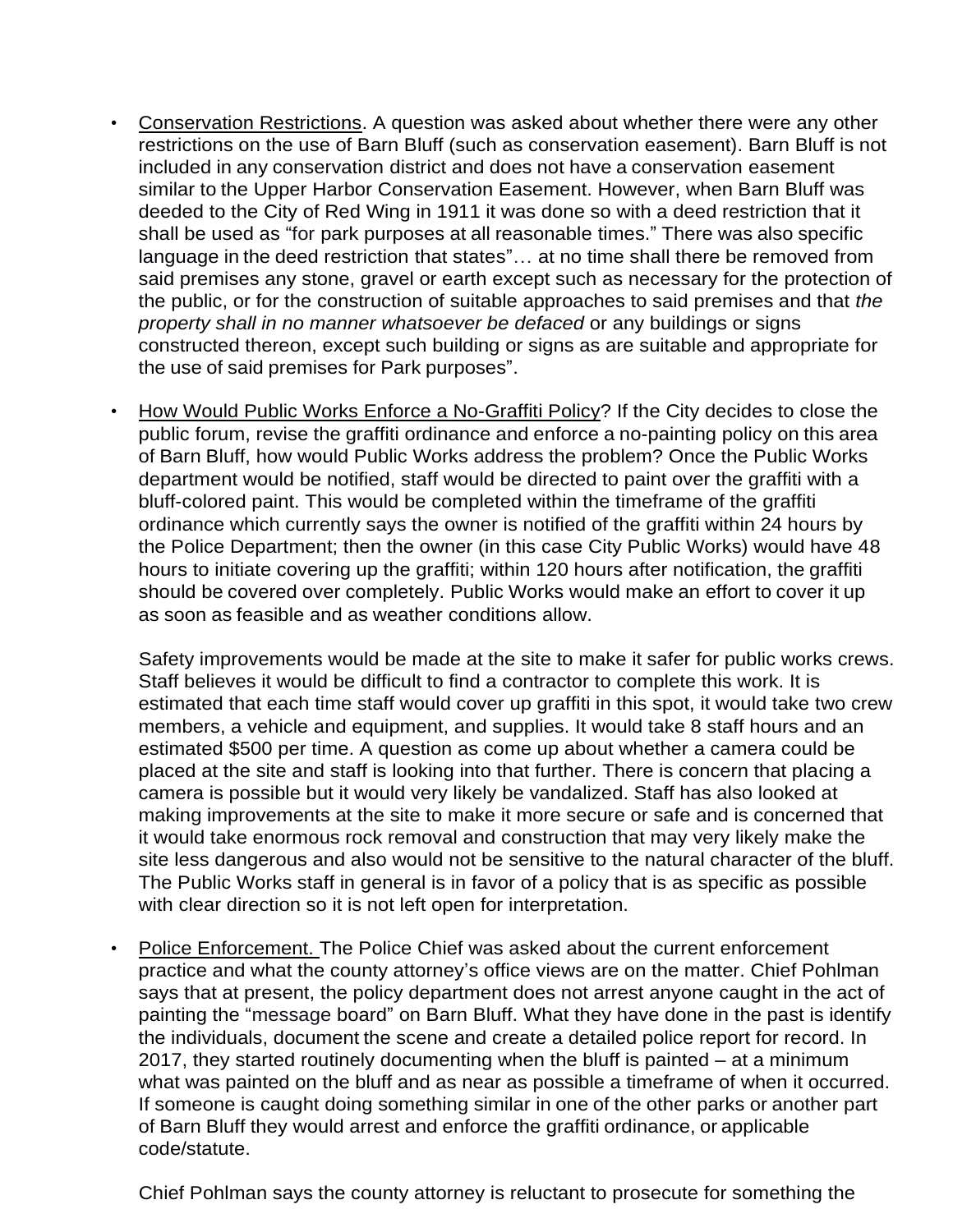City has allowed since approximately 1959. Since it is an accepted local practice, it would be too subjective to determine who is charged and who isn't. The County Attorney recommended a couple of things that would allow for prosecution consideration: 1) the City could establish strict guidelines and make them public as to how Barn Bluff will be managed and what is allowed; the City could get a "fresh start" by either painting it "bluff color" OR removing all the paint currently on the bluff and returning it to the original environmental appearance.

Regarding trespassing issues, other local city parks fall under the City Parks ordinance which has a closing time of 10:30 PM. Chief Pohlman noted that he is not aware Barn Bluff is posted with the park closing hours. Public Works will post the park.

#### **Citizen Concerns Expressed at the January 27, 2018 Council Workshop**

During the City Council Workshop in January, 2018, some residents attended and expressed support and opposition for painting on the bluff. These concerns are summarized below.

Several comments disputed the validity of the community survey because they did not know of anyone who answered the survey. Residents completed their own non-- scientific survey and revealed that 93 percent of the respondents were in favor of maintaining the current policy.

Resident suggested that if the bluff is sacred to the Dakota, the flag pole location is also an issue in addition to painting on the bluff

Residents questioned whether there were any reported instances of injury as a result of the painting on the bluff.

- A statement was read describing the tradition of rock painting for the purposes of celebration andremembrance.
- A comment was made that Red Wing promotes itself as an artistic community and that bluff painting can be thought of as a form of public art significant to the community that is meaningful emotionally, culturally, and artistically for many individuals.

It was stated on Facebook that Native American youth have been involved in rock painting.

- A question was asked about asking youth about their opinion.
- A resident expressed wanting to know more about how the Prairie Island Indian Community felt about this issue.

One resident thought there are other ways for artists to display their work that would be more respectful to the Dakota community and the environment.

- Another comment stated that the painting area remains clean and there is not trash left behind at the site. It was also stated that the site is not dangerous.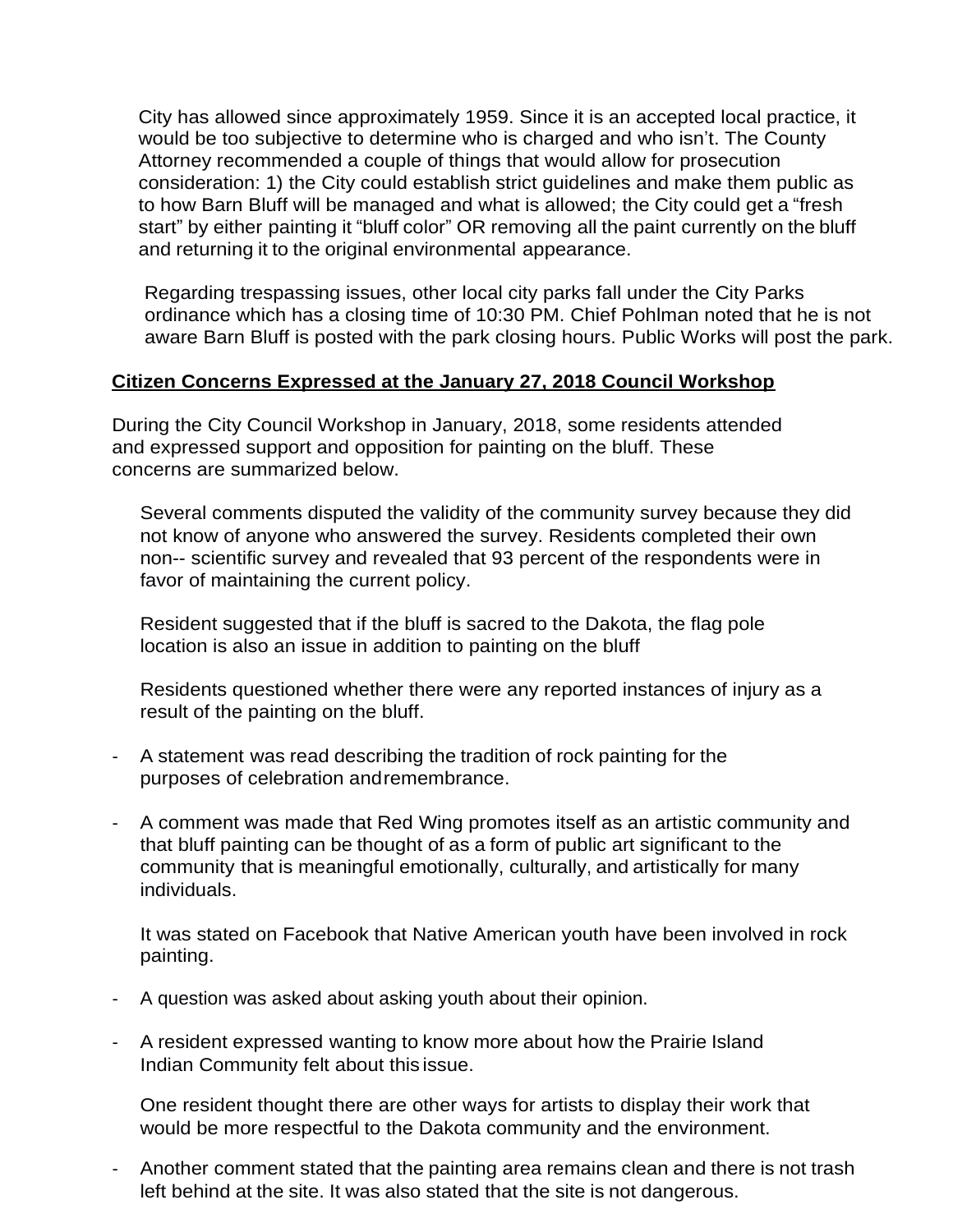- Another resident mentioned that as a long-time Red Wing resident, the rock painting is an awe-inspiring experience; that there is a history and tradition of painting the bluff; and that the City has more important things to worry about.
- A resident expressed the desire to keep the bluff natural and the need to update the city ordinance to reflect that.

If you wish to listen to the January 2018 Council workshop go to this link:

[http://red-wing.granicus.com/MediaPlayer.php?viewid=2&clip id=1127](http://red-wing.granicus.com/MediaPlayer.php?viewid=2&clipid=1127)

Listen between 14:35 and 1:18:15. It's audio only (not video)

**(See next page for City Commission Recommendations)**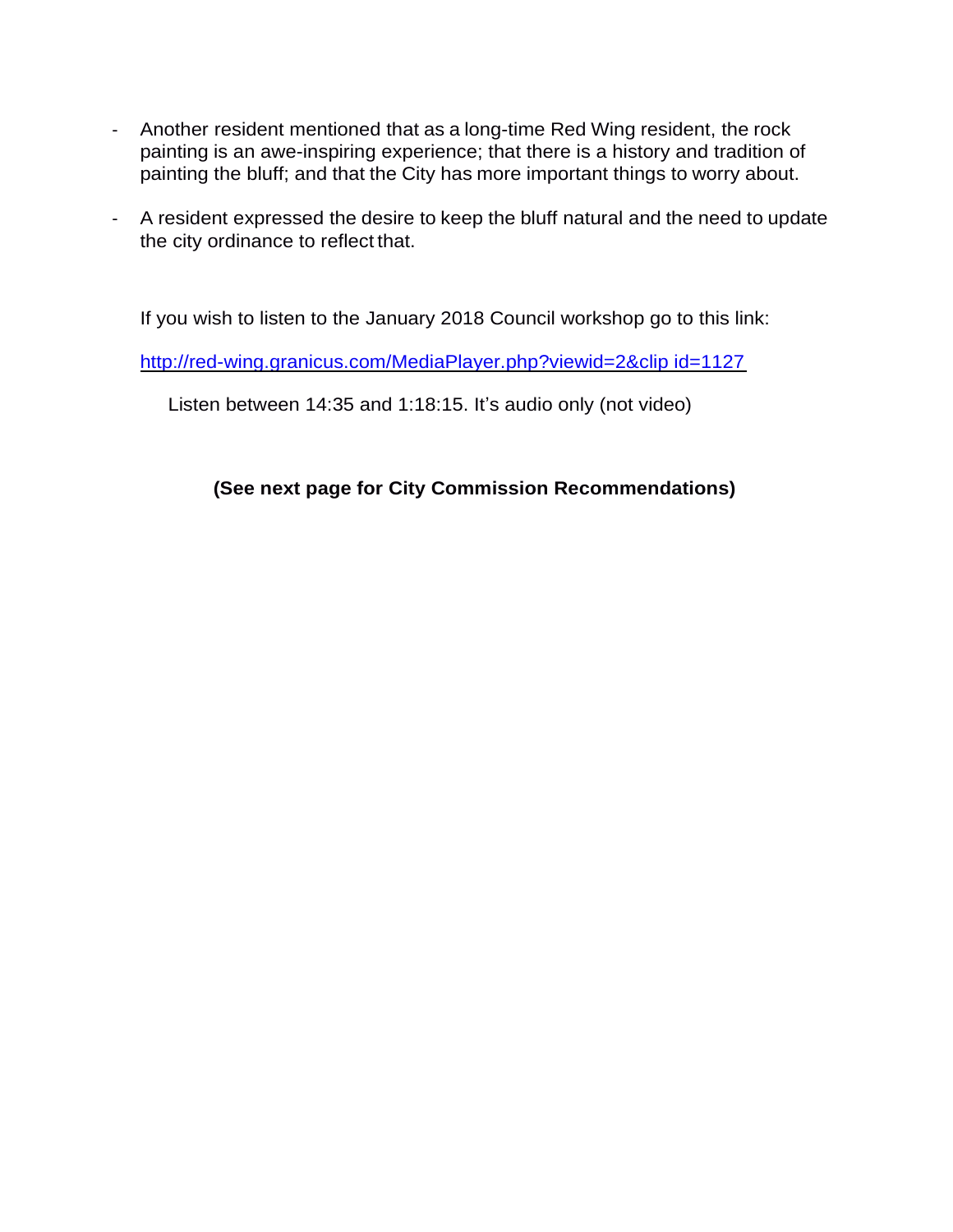### **Recommendations from Heritage Preservation Commission, Human Rights Commission, and the Advisory Planning Commission**

All three commissions met earlier this spring to consider the matter and met again in the summer of 2018 to make a recommendation. Below is a summary of each recommendation and the reasons that were given by the three advisory commissions.

### Heritage Preservation Commission Recommendation June 6, 2018

The Red Wing Heritage Preservation Commission conducted an extensive review of the Barn Bluff Painting issue at their meetings on April 4, 2018 and June 6, 2018. On April 4<sup>th</sup>, Brian Peterson presented the Barn Bluff Graffiti Policy Report in its entirety with particular attention drawn to the discussion related to the National Register listing; restrictions in the original deed of the bluff to the city for park purposes; and the input from the Tribal Historic Preservation Officer of the Prairie Island Indian Community. At that meeting the commission had a lengthy discussion and took no action on the matter.

On June 6, 2018 the commission took up the matter. After discussion, the Heritage Preservation Commission adopted a motion unanimously to recommend that the City establish a Closed Public Forum for He Mni Can – Barn Bluff Park and direct staff to draft clarification amendments to the graffiti ordinance for council consideration. A date should be established in the future by the council (for example in 90 to 120 days) at which time the new ordinance and policy will become effective and enforced. The Commission gave the following reasons for their recommendation:

- The elimination of painting on the bluff would be more in keeping with the purposes of the Heritage Preservation Commission by preserving a National Register of Historic Places site. This would reduce the possibility of any action in the future to delist the site because of degradation and poor stewardship.
- Elimination of painting on the bluff would show respect for the Prairie Island Indian Community which has demonstrated that the bluff is a sacred place to the Dakota and painting the bluff is considered a desecration of a sacred placed. Furthermore, eliminating painting on the bluff would show a good faith action on the behalf of the City of Red Wing in response to PIIC's decision to refrain from listing Barn Bluff to the 100 Most Endangered Sites. Protecting the bluff would also meet the commission's purpose based on the idea that keeping the bluff in a more natural state better reflects elements of the City's cultural, social, economic, political, visual, or architectural history.
- The deed for the bluff property in 1911 stated that the property was to be used for park purposes and that the property should not be defaced. Painting the bluff defaces the property and elimination of this activity would be more in keeping with the maintenance of the bluff in as natural a state as possible.
- The City has a graffiti ordinance already established and should enforce the ordinance.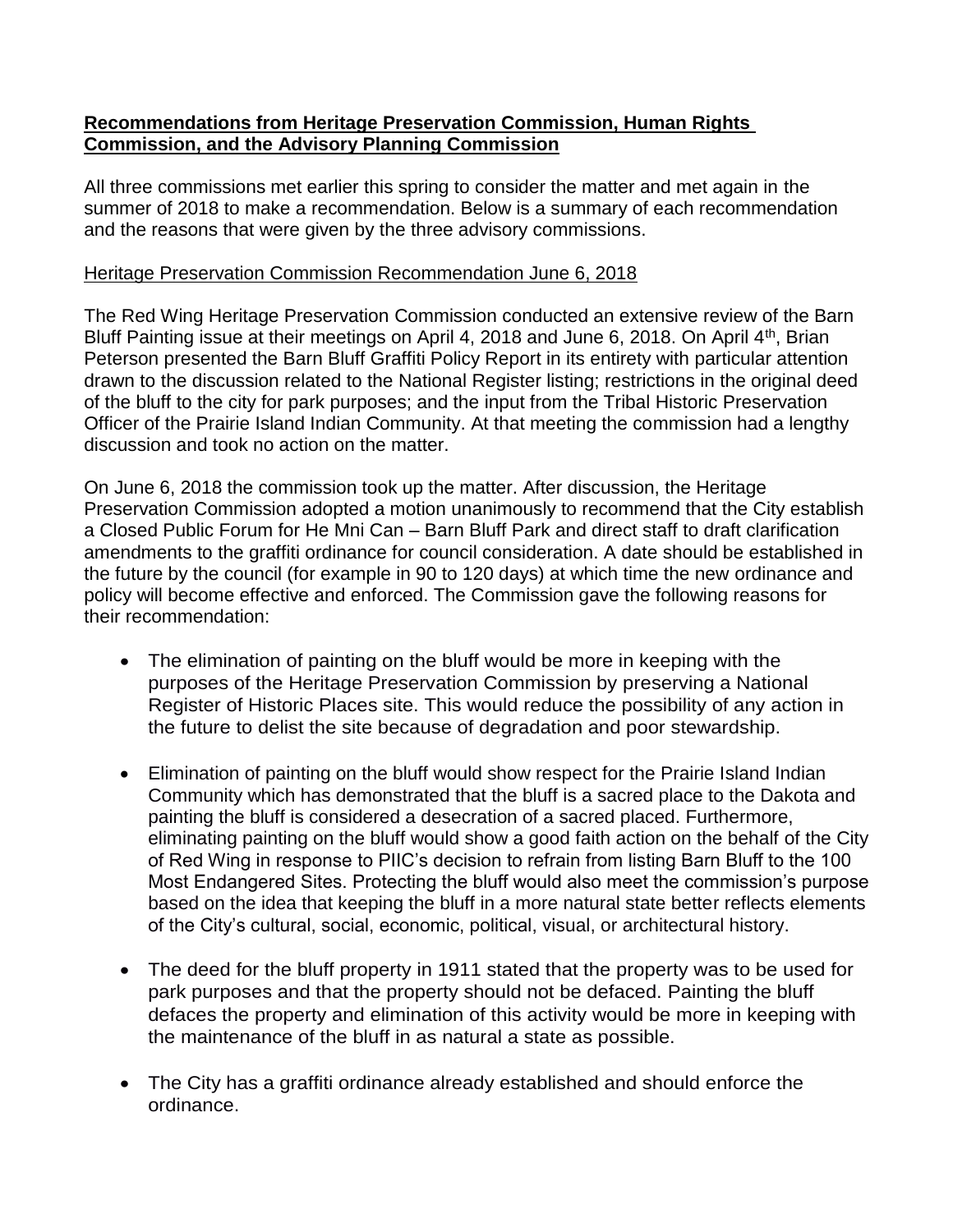## Human Rights Commission, June 14, 2018

The Human Rights Commission met on May 24, 2018 and reviewed the material in the He Mni Can - Barn Bluff Graffiti Policy Report. At their June 14, 2018 meeting commission adopted a motion unanimously to recommend that the bluff be considered a Closed Forum. On August 16, 2018, the Human Rights Commission approved the following list of reasons for their recommendation:

- The bluff is a sacred place to the Dakota people, and the Prairie Island Indian Community has stated through its representatives that it strongly desires no painting on He Mni Can-Barn Bluff. Respecting this wish is a form of reparations for past transgressions and should be honored. Although painting on the bluff has been tolerated for decades (and has been recognized as a tradition to some), we as a Red Wing community know more now about the bluff's history and its importance to the Dakota people than we did years ago. Knowing what we know now, allowing graffiti to continue would be a worse offense than it was in the past.
- The original Barn Bluff Park deed to the City of Red Wing in 1911 states that no property on the bluff shall be defaced. The act of painting the bluff is in violation of this deed.
- The City upholds a graffiti policy citywide and painting graffiti anywhere on He Mni Can-Barn Bluff is still in violation of this law. Although the law has not been enforced in this specific location in recent decades, the policy should cover all places equally.
- The HRC supports a coalition of people examining the prospect of designating another space, accessible to everyone, as a place for public expression.

## Advisory Planning Commission, June 19, 2018

The Advisory Planning Commission reviewed the Barn Bluff Policy Report at their meeting on April 17, 2018. On June 19, 2018 the commission adopted a motion unanimously to recommend that the City establish a Closed Forum for He Mni Can – Barn Bluff Park and direct staff to draft clarification amendments to the graffiti ordinance for council consideration. Establish a date 120 days in the future at which time the new ordinance and policy will be effective. The following reasons were given:

 The elimination of painting on the bluff would be more in keeping with the park master plan vision statement to recognize that the bluff "…will stand as an honored landscape sacred to the Dakota, respected by all, where our wise stewardship will perpetuate its natural and cultural integrity." This policy change would show respect for the Prairie Island Indian Community by acknowledging that the bluff is a sacred place to the Dakota and painting the bluff is considered a desecration of a sacred place.